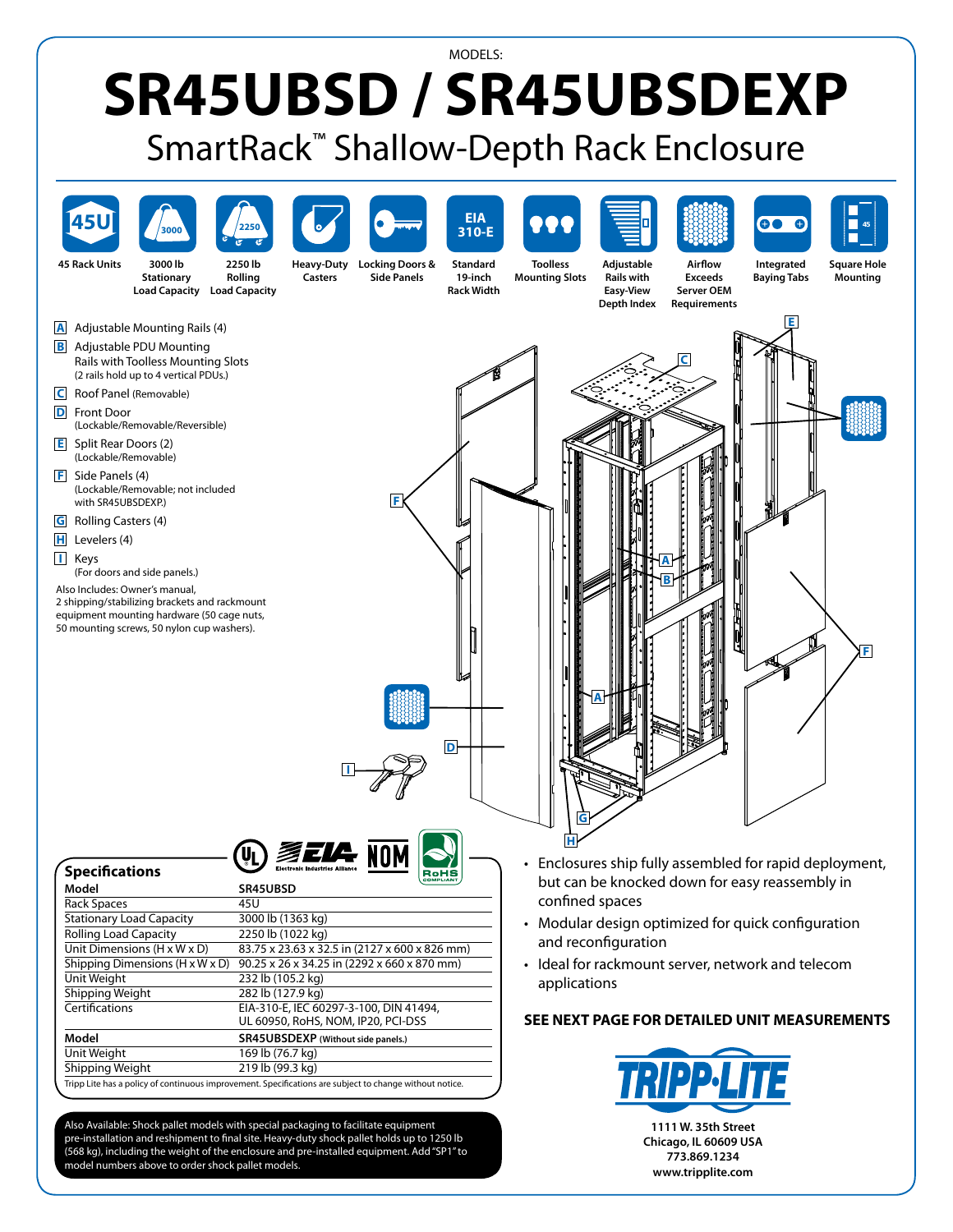

## Dimensions: [mm] INCHES

Tripp Lite has a policy of continuous improvement. Specifications are subject to change without notice.